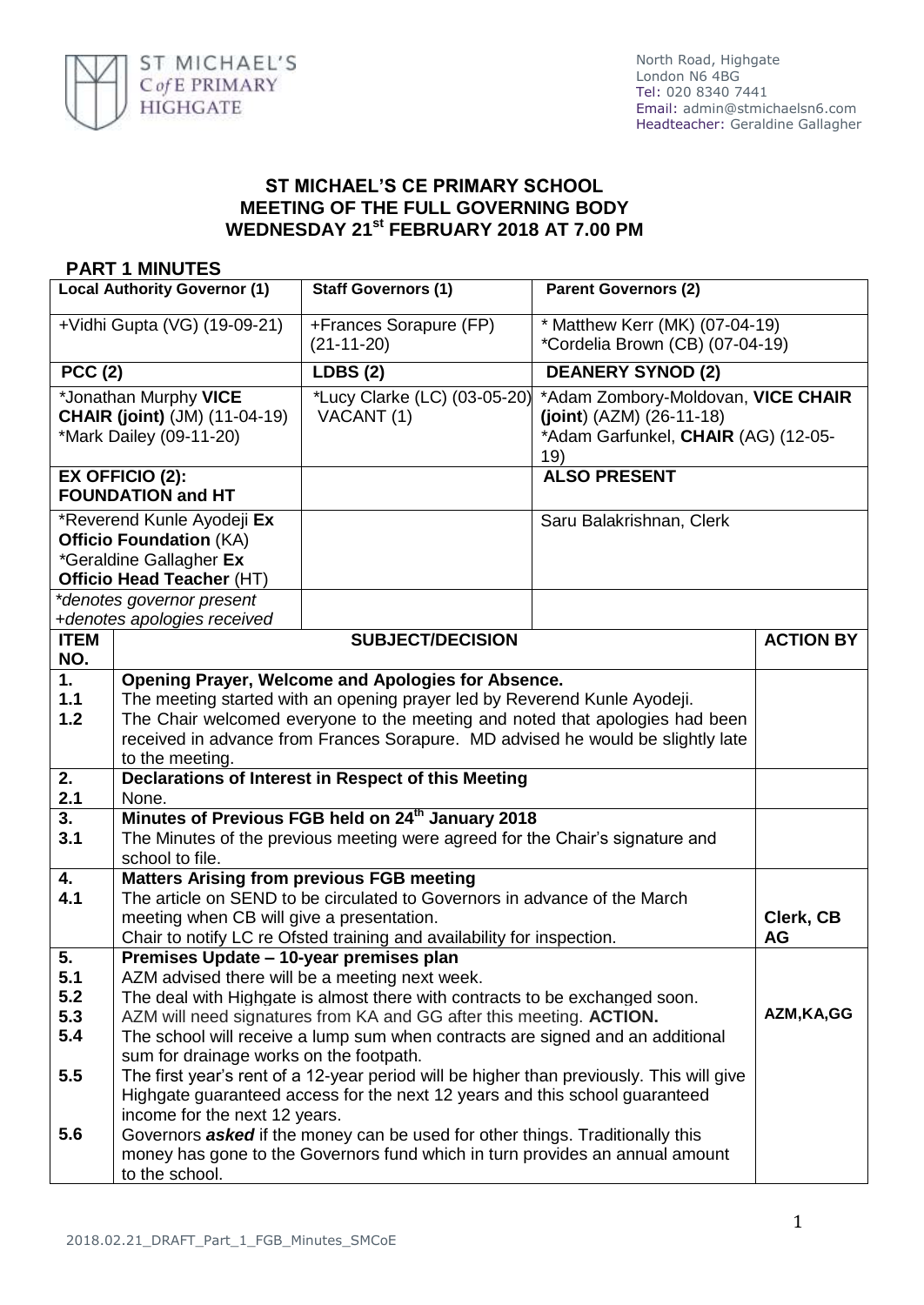

| MD joined the meeting at 7.20pm. |                                                                                      |                 |  |  |
|----------------------------------|--------------------------------------------------------------------------------------|-----------------|--|--|
| $\overline{5.7}$                 | There are five potential contenders for fundraising.                                 |                 |  |  |
|                                  | EYFS building re-organisation<br>$\bullet$                                           |                 |  |  |
|                                  | Surface for sports cage and resurfacing of top playground.<br>$\bullet$              |                 |  |  |
|                                  | New library and computing suite<br>$\bullet$                                         |                 |  |  |
|                                  | Remodelling classrooms<br>$\bullet$                                                  |                 |  |  |
|                                  | New Science, Technology and Maths lab.                                               |                 |  |  |
|                                  | Governors <b>asked</b> how much equipment and furniture is required for a new        |                 |  |  |
|                                  | Science, Technology and Maths lab. This has not been specified yet but major         |                 |  |  |
|                                  | equipment such as gas supply, sinks and versatile furniture will be required.        |                 |  |  |
|                                  | Governors asked, in terms of surfacing, the grass next to the sports cage is only    |                 |  |  |
|                                  | used part of the year. Has using the bottom field as an all-weather pitch been       |                 |  |  |
|                                  | considered? No, it will either be a separate project or an escalation of this one.   |                 |  |  |
|                                  | The sports cage should be the first consideration and then the additional work can   |                 |  |  |
|                                  | be considered. It was noted that an expanded surface would provide lettings          |                 |  |  |
|                                  | income.                                                                              |                 |  |  |
| 6.                               | <b>Fundraising Group</b>                                                             |                 |  |  |
| 6.1                              | Governors asked which of the projects identified in Premises should be               |                 |  |  |
|                                  | concentrated on by fundraising. The Fundraising group met two weeks ago and          |                 |  |  |
|                                  | are keen to have an overall vision which they can deliver to parents and start       |                 |  |  |
|                                  | raising money. However, to do this, they will need a nominated priority for 2018.    |                 |  |  |
| 6.2                              | It was noted that parents are more likely to contribute to improvements that will    |                 |  |  |
|                                  | impact on the school immediately and corporations would be more willing to           |                 |  |  |
|                                  | contribute to longer term investments.                                               |                 |  |  |
|                                  | In addition, there are a number of grants which can be applied for, and Robert has   |                 |  |  |
|                                  | identified the most promising ones.                                                  |                 |  |  |
| 6.3                              | It was noted that it would be helpful if mobile donations could be made easier.      |                 |  |  |
|                                  | It was AGREED that Mark can inform the fundraising group advising them that a        | <b>MD</b>       |  |  |
|                                  | survey of the school has been commissioned.                                          |                 |  |  |
| 6.4                              | Governors AGREED to prepare introductory text outlining the vision and strategy      | <b>MG/AG/GG</b> |  |  |
|                                  | for the school's development plans.                                                  |                 |  |  |
| 6.5                              | Governors DISCUSSED the request from the fundraising group for drawings. This        | Clerk-          |  |  |
|                                  | to be discussed further at the next meeting.                                         | agenda          |  |  |
| 6.6                              | Governors asked what GG's priorities for the school would be and it is the re-       |                 |  |  |
|                                  | organisation of the EYFS.                                                            |                 |  |  |
| 6.7                              | The school will send an email asking for new parent members to join the              | GG              |  |  |
|                                  | fundraising group. will lead on parent contributions and funds. Robert to present to | <b>Clerk</b>    |  |  |
|                                  | the next FGB.                                                                        | Agenda          |  |  |
|                                  |                                                                                      |                 |  |  |
| 7.                               | <b>Policies for Review: Admissions</b>                                               |                 |  |  |
| 7.1                              | GG advised that Haringey will be over capacity in the near future and that they will |                 |  |  |
|                                  | be requesting that Community schools reduce numbers in the first instance. They      |                 |  |  |
|                                  | may then ask VA schools to do the same.                                              |                 |  |  |
| 7.2                              | This school comes under the PA2 category where there is a surplus of 54 places,      |                 |  |  |
|                                  | Governors AGREED that the school catchment area should be expanded.                  |                 |  |  |
|                                  | An Open Day will be held in October, flyers have been circulated and the school      |                 |  |  |
|                                  | will ensure that local estate agents are notified of the expanded catchment area.    |                 |  |  |
|                                  | The map on the website to be amended to show the larger catchment area.              |                 |  |  |
|                                  | The phraseology in the Policy around the points system should be amended to          |                 |  |  |
|                                  | state that the criteria apply in the case of over-subscription.                      |                 |  |  |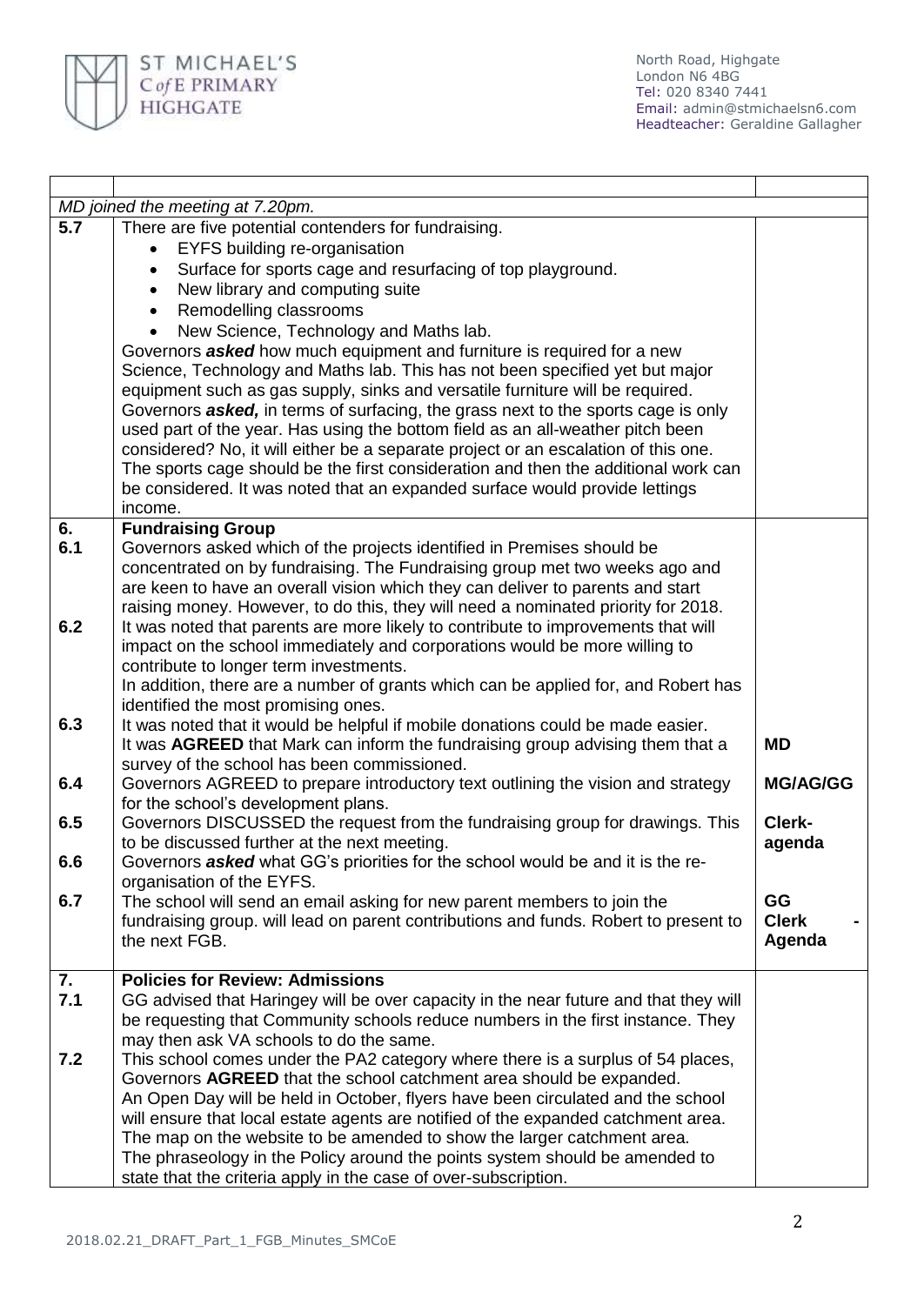

|      | The school's values should be included in the Policy and it should be stated that                                                                            |           |
|------|--------------------------------------------------------------------------------------------------------------------------------------------------------------|-----------|
|      | the school welcomes applications from those who share these values.                                                                                          |           |
|      | The links with St Michael's church should be reinforced in the Policy.                                                                                       | GG        |
| 8.   | <b>ACTION</b> GG to amend the Policy for ratification by Governors.<br><b>Learning Improvement Plan Update</b>                                               |           |
| 8.1  | GG advised that the quality of dialogue in marking has been enhanced. A set of                                                                               |           |
|      | questions for teachers have been created which are subject specific for different                                                                            |           |
|      | levels. The LA adviser has visited the school and said this was a good start.                                                                                |           |
| 8.2  | Observations were conducted with the LDBS adviser Teaching across the school                                                                                 |           |
|      | is very good.                                                                                                                                                |           |
| 8.3  |                                                                                                                                                              |           |
| 9.   | <b>HT Report</b>                                                                                                                                             |           |
| 9.1  | Attendance is at 95.6% against a target of 97%. At this time of year there is a lot of                                                                       |           |
|      | sickness absence especially amongst the younger children.                                                                                                    |           |
| 9.2  | There are 10 in-year vacancies across the school.                                                                                                            |           |
| 9.3  | A paper on catering was circulated and it was noted that Harrisons have been                                                                                 |           |
|      | appointed as caterers. The current incumbent is CaterLink. Governors expressed                                                                               |           |
|      | disappointment with SBC, who were appointed to conduct the procurement                                                                                       |           |
|      | process. They made errors in the process which were noticed and raised by the                                                                                |           |
|      | school. ACTION AG to write to SBC expressing dissatisfaction with the service                                                                                |           |
|      | provided.                                                                                                                                                    | <b>AG</b> |
| 9.4  | A paper giving targets for each key stage was circulated at the meeting.                                                                                     |           |
|      | Governors <b>asked</b> if this is shared with the parents. No, the results are, not the                                                                      |           |
|      | targets.                                                                                                                                                     |           |
|      | Governors <b>asked</b> about the targets in 2017. They were lower, the targets are more<br>aspirational this year. Targets were AGREED.                      |           |
| 9.5  | The school has joined with other local schools to be part of the School Travel                                                                               |           |
|      | Network which is led by Highgate to reduce the number of cars. A teaching                                                                                    |           |
|      | assistant is currently managing this                                                                                                                         |           |
| 9.6  | Premises – fire drills are held each term and a lockdown practice was held during                                                                            |           |
|      | a lunchtime.                                                                                                                                                 |           |
| 9.7  | The H&S audit went very well.                                                                                                                                |           |
| 9.8  | The school will be a Polling Station and the arrangements will be similar to last                                                                            |           |
|      | year. The school will involve the children as it provides an opportunity to promote                                                                          |           |
|      | British Values of democracy.                                                                                                                                 |           |
| 9.9  | The EY advisor, Felicity, will be working on improving our outdoor provision in                                                                              |           |
| 9.10 | March.                                                                                                                                                       |           |
|      | The SIAMS inspection will be next Tuesday, it is five years since the last one when                                                                          |           |
|      | the school received a grading of Outstanding. AG and KA will be attending the<br>Governor interviews. Any Governors who are able to attend would be welcome. |           |
| 9.11 | The interviews likely to be held at 1.30pm and the school will be advised of the                                                                             |           |
|      | grading at the end of the day.                                                                                                                               |           |
|      | Training for the Ofsted inspection is in the pipeline. There have been changes to                                                                            |           |
|      | the Ofsted inspection schedule as the option to convert an S8 short inspection to                                                                            |           |
|      | an S5 full inspection which could lead to outstanding grading is no longer                                                                                   |           |
|      | happening. Under the new structure a re-inspection will only take place within one                                                                           |           |
| 9.12 | to two years. The school will go ahead with the training though it was noted that                                                                            |           |
|      | inspectors will spend less time with Governors.                                                                                                              |           |
|      | Next week is STEM week.                                                                                                                                      |           |
|      |                                                                                                                                                              |           |
|      |                                                                                                                                                              |           |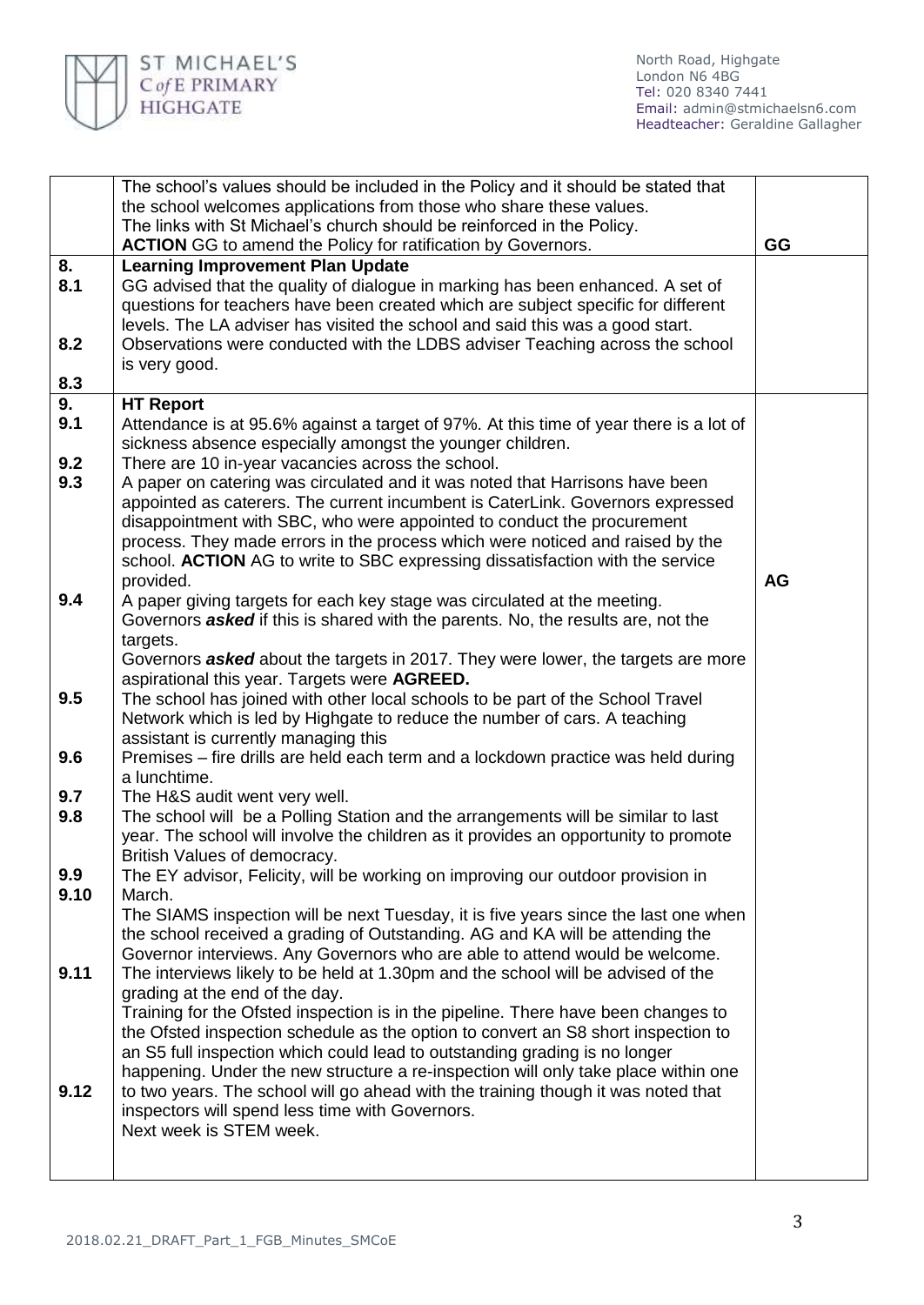

| 10.  | <b>Chair's Report</b>                                                            |        |
|------|----------------------------------------------------------------------------------|--------|
| 10.1 | The school has been awarded the sum of £3k from the Ward budget. The             |        |
|      | Governors fund will make this up with a further £3k plus VAT for the Wellbeing   |        |
| 10.2 | programme for staff discussed at the last FGB meeting.                           |        |
| 10.3 | Peter Vanozzi, potential LDBS Governor, has been sent all the relevant           |        |
| 10.4 | paperwork.                                                                       |        |
| 10.5 | One strategy meeting has been held with another one scheduled for next week.     |        |
|      | AG has been reviewing Governor end dates. Further discussion is needed on        | Agenda |
| 10.6 | succession planning and Skills Audit. ACTION.                                    |        |
|      | AG asked for suggestions for the newsletter and RE learning at the school was    |        |
|      | suggested.                                                                       |        |
| 11.  | <b>Governors Visits, Development and Training</b>                                |        |
| 11.1 | AG attended Financial Effectiveness training course at Haringey.                 |        |
| 11.2 | KA and other clergy lead collective worship each Thursday                        |        |
| 11.3 | CB met with a parent and has liaised with the school.                            |        |
|      | MK and his wife led a digital a workshop which was well attended by over 40      |        |
|      | parents and which received very good feedback.                                   |        |
| 12.  | <b>Any Other Business</b>                                                        |        |
| 12.1 | Nikki Purvis, SBM will be attending more training on GDPR and will be presenting |        |
|      | to Governors at the March FGB meeting.                                           | Agenda |
| 13.  | <b>Date of Next FGB Meeting</b>                                                  |        |
| 13.1 | Wednesday, 21 March 2018 at 7.00pm.                                              |        |

There being no further Part 1 business, the meeting closed at 9.28pm. The Chair thanked everyone for their attendance.

Signed (Chair)………………………………………………….Date ……………………………………..

## **List of agreed Actions**

| Item No. | <b>Agreed Action</b>                                                                                  | By whom               |
|----------|-------------------------------------------------------------------------------------------------------|-----------------------|
| 4.1      | SEND presentation to be given at March FGB                                                            | Clerk - Agenda        |
| 5.3      | AZM to obtain signatures from KA and GG for the Highgate<br>contract.,                                | AZM, GG, KA           |
| 6.4      | Governors to prepare text introducing strategic context and intent<br>behind development plans        | MD, AG, GG            |
| 6.5      | Governors to discuss requirement for drawings with the Fundraising<br>working group agenda item       | Clerk – Agenda        |
| 6.5      | Fundraising presentation at next FGB                                                                  | Clerk - Agenda        |
| 6.7      | School to invite more parents to join the Fundraising Working Group                                   | GG                    |
| 7.2      | GG to amend Admissions Policy as discussed and to be brought<br>back for ratification at next FGB     | GG, Clerk - Agenda    |
| 9.3      | AG to write to SBC re disappointment with the service provided on<br>the catering procurement process | AG                    |
| 10.5     | Governors succession planning and Skills Audit to be discussed<br>further at future FGB meeting.      | AG, Clerk-Agenda item |
| 12.1     | GDPR presentation to be given at March FGB                                                            | Clerk - Agenda        |